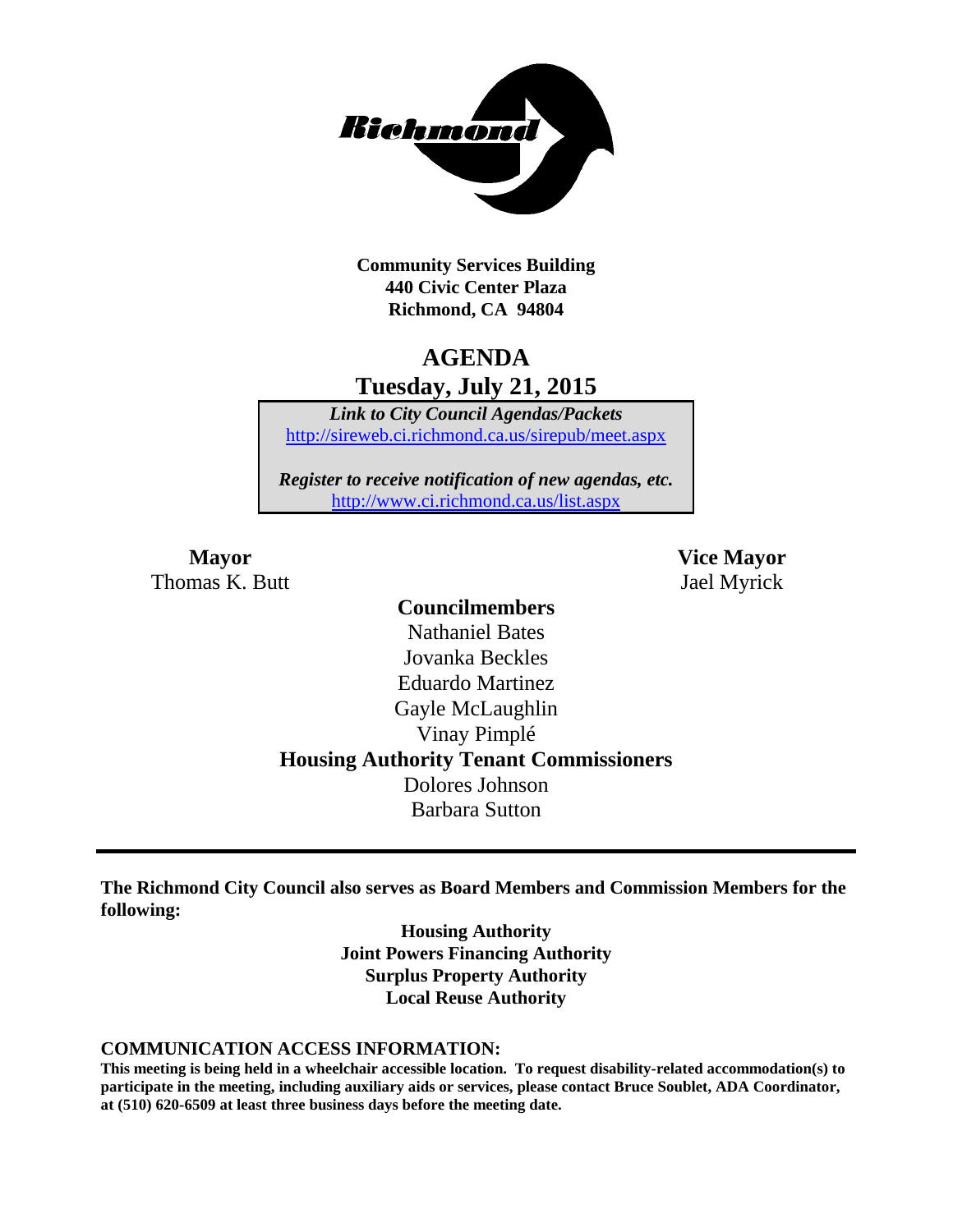# **MEETING PROCEDURES**

The City of Richmond encourages community participation at its City Council meetings and has established procedures that are intended to accommodate public input in a timely and time-sensitive way. As a courtesy to all members of the public who wish to participate in City Council meetings, please observe the following procedures:

**PUBLIC COMMENT ON AGENDA ITEMS:** Anyone who desires to address the City Council on items appearing on the agenda must complete and file a pink speaker's card with the City Clerk **prior** to the City Council's consideration of the item. Once the City Clerk has announced the item and discussion has commenced, no person shall be permitted to speak on the item other than those persons who have submitted their names to the City Clerk. Your name will be called when the item is announced for discussion. **Each speaker will be allowed TWO (2) MINUTES to address the City Council on NON-PUBLIC HEARING items listed on the agenda.**

**OPEN FORUM FOR PUBLIC COMMENT:** Individuals who would like to address the City Council on matters not listed on the agenda or on **Presentations, Proclamations and Commendations, Report from the City Attorney, or Reports of Officers** may do so under Open Forum. All speakers must complete and file a pink speaker's card with the City Clerk **prior** to the commencement of Open Forum. **The amount of time allotted to individual speakers shall be determined based on the number of persons requesting to speak during this item. The time allocation for each speaker will be as follows: 15 or fewer speakers, a maximum of 2 minutes; 16 to 24 speakers, a maximum of 1 and one-half minutes; and 25 or more speakers, a maximum of 1 minute.**

#### **SPEAKERS ARE REQUESTED TO OCCUPY THE RESERVED SEATS IN THE FRONT ROW BEHIND THE SPEAKER'S PODIUM AS THEIR NAME IS ANNOUNCED BY THE CITY CLERK.**

**CONSENT CALENDAR:** Consent Calendar items are considered routine and will be enacted, approved or adopted by one motion unless a request for removal for discussion or explanation is received from the audience or the City Council. A member of the audience requesting to remove an item from the Consent Calendar must first complete a speaker's card and discuss the item with a City staff person who has knowledge of the subject material, prior to filing the card with the City Clerk and **prior to the City Council's consideration of Agenda Review.** An item removed from the Consent Calendar may be placed anywhere on the agenda following the City Council's agenda review.

**CONDUCT AT MEETINGS: Richmond City Council meetings are limited public forums during which the City strives to provide an open, safe atmosphere and promote robust public debate. Members of the public, however, must comply with state law, as well as the City's laws and procedures and may not actually disrupt the orderly conduct of these meetings. The public, for example, may not shout or use amplifying devices, must submit comment cards and speak during their allotted time, may not create a physical disturbance, may not speak on matters unrelated to issues within the jurisdiction of the City Council or the agenda item at hand, and may not cause immediate threats to public safety.**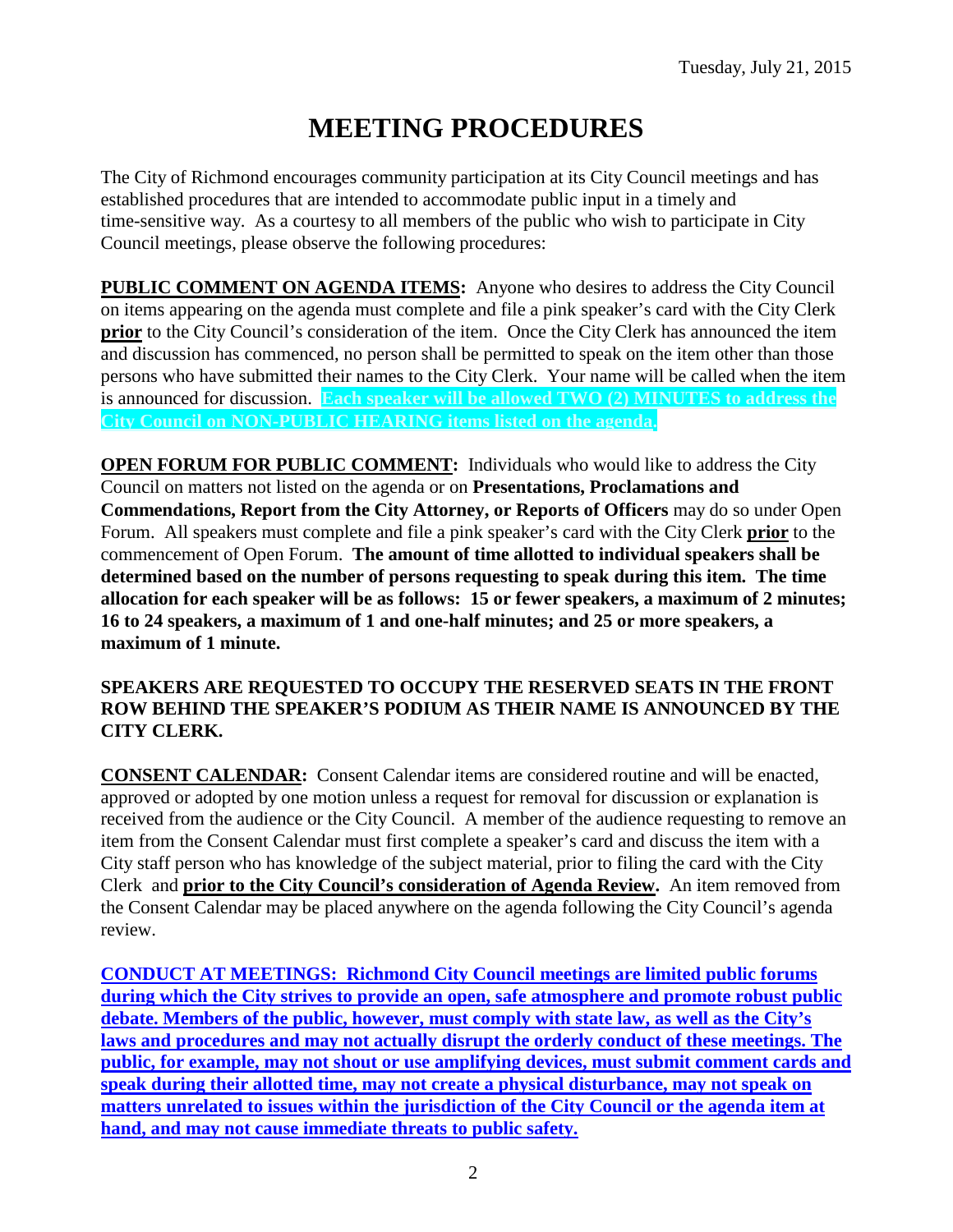**CITY HARASSMENT POLICY: The City invites public comment and critique about its operations, including comment about the performance of its public officials and employees, at the public meetings of the City Council and boards and commissions. However, discriminatory or harassing comments about or in the presence of City employees, even comments by third parties, may create a hostile work environment, if severe or pervasive. The City prohibits harassment against an applicant, employee, or contractor on the basis of race, religious creed, color, national origin, ancestry, physical disability, medical condition, mental disability, marital status, sex (including pregnancy, childbirth, and related medical conditions), sexual orientation, gender identity, age or veteran status, or any other characteristic protected by federal, state or local law. In order to acknowledge the public's right to comment on City operations at public meetings, which could include comments that violate the City's harassment policy if such comments do not cause an actual disruption under the Council Rules and Procedures, while taking reasonable steps to protect City employees from discrimination and harassment, City Boards and Commissions shall adhere to the following procedures. If any person makes a harassing remark at a public meeting that violates the above City policy prohibiting harassment, the presiding officer of the meeting may, at the conclusion of the speaker's remarks and allotted time: (a) remind the public that the City's Policy Regarding Harassment of its Employees is contained in the written posted agenda; and (b) state that comments in violation of City policy are not condoned by the City and will play no role in City decisions. If any person makes a harassing remark at a public meeting that violates the above City policy, any City employee in the room who is offended by remarks violating the City's policy is excused from attendance at the meeting. No City employee is compelled to remain in attendance where it appears likely that speakers will make further harassing comments. If an employee leaves a City meeting for this reason, the presiding officer may send a designee to notify any offended employee who has left the meeting when those comments are likely concluded so that the employee may return to the meeting. The presiding officer may remind an employee or any council or board or commission member that he or she may leave the meeting if a remark violating the City's harassment policy is made. These procedures supplement the Council Rules and Procedures relating to disruption of orderly conduct at Council meetings.**

Any law enforcement officer on duty or whose service is commanded by the presiding officer shall be Sergeant-at-Arms of the Council meetings. He/she, or they, shall carry out all orders and instructions given by the presiding officer for the purpose of maintaining order and decorum at the Council meetings (City Council Rules of Procedure and Order Section III F, RMC Section 2.12.030).

**\*\*\*\*\*\*\*\*\*\*\*\*\*\*\*\*\*\*\*\*\*\*\*\*\*\*\*\*\*\*\*\*\*\*\*\*\*\*\*\*\*\*\*\*\*\*\*\*\*\*\*\*\*\*\*\*\*\***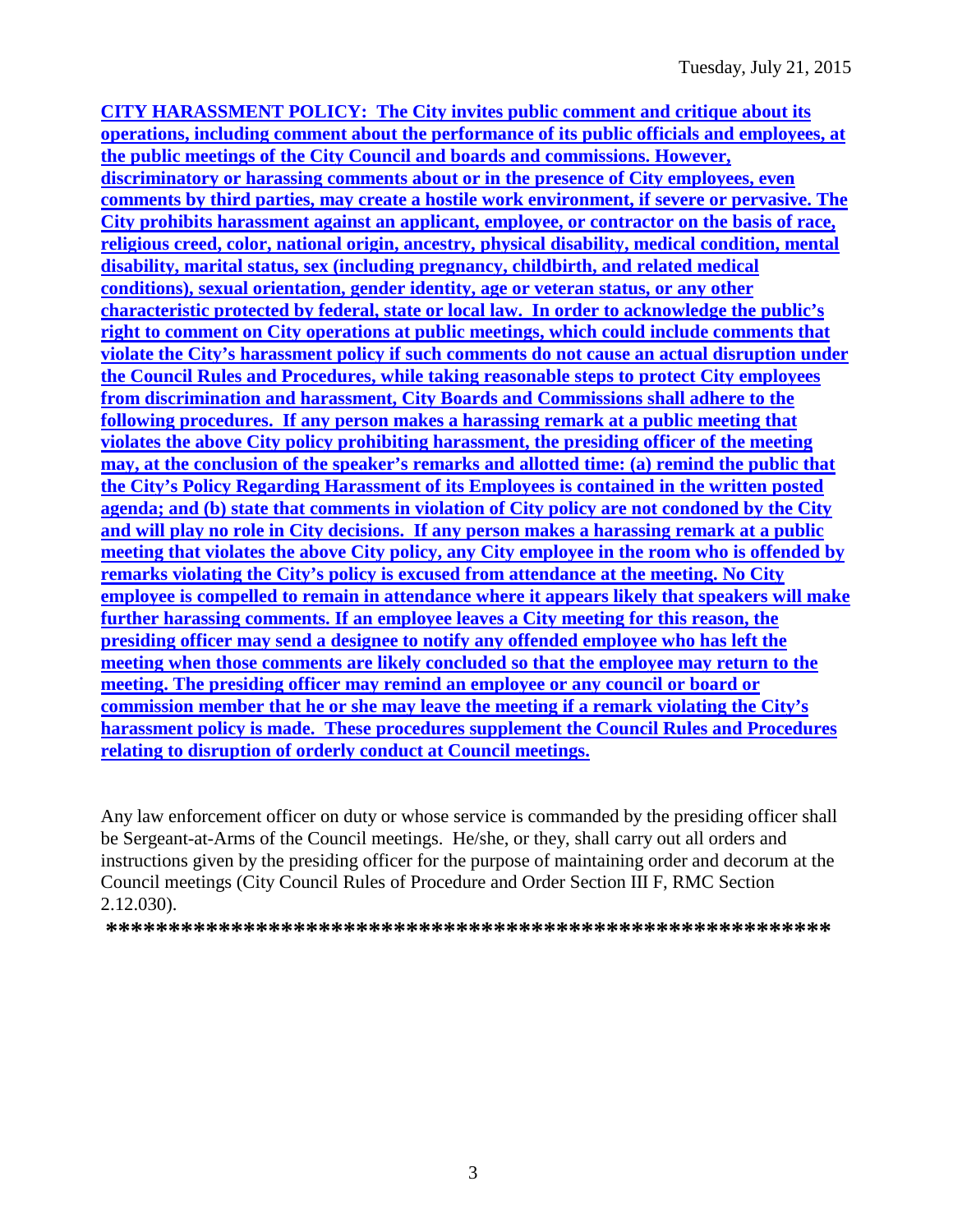# **OPEN SESSION TO HEAR PUBLIC COMMENT ON CLOSED SESSION ITEMS**

5:30 p.m.

- **A. ROLL CALL**
- **B. PUBLIC COMMENT**

#### **C. ADJOURN TO CLOSED SESSION**

# **CLOSED SESSION**

Shimada Room of the Community Services Building

#### **A. CITY COUNCIL**

**A-1.** LIABILITY CLAIMS -(Government Code Section 54956.9):

Silva vs. City of Richmond

Griffin vs. City of Richmond

Sousa vs. City of Richmond

**A-2.** CONFERENCE WITH LEGAL COUNSEL - ANTICIPATED LITIGATION (Significant exposure to litigation pursuant to Subdivision (b) of Government Code Section 54956.9):

One case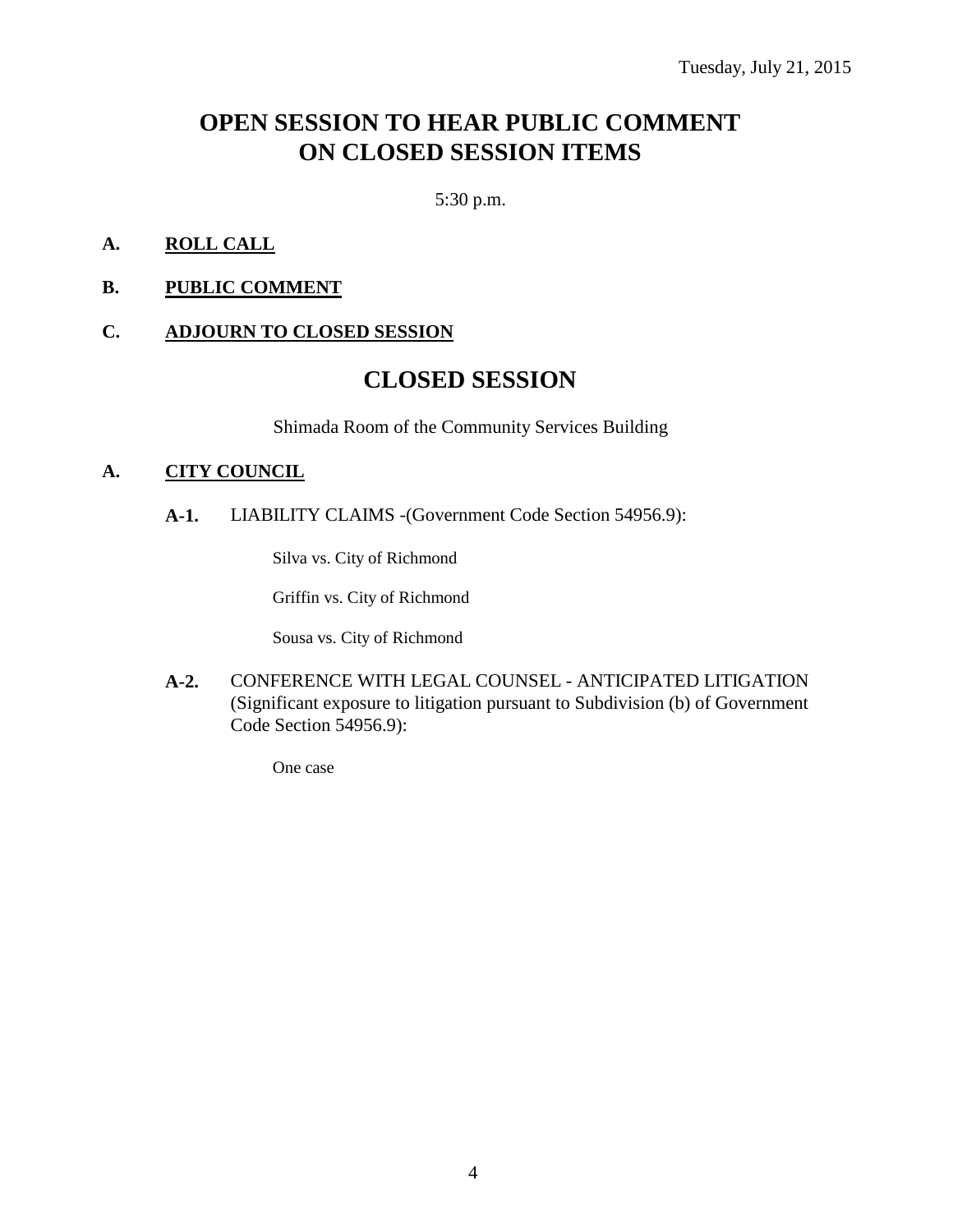# **REGULAR MEETING OF THE RICHMOND CITY COUNCIL**

6:30 p.m.

- **A. PLEDGE TO THE FLAG**
- **B. ROLL CALL**
- **C. STATEMENT OF CONFLICT OF INTEREST**
- **D. AGENDA REVIEW**

#### **E. REPORT FROM THE CITY ATTORNEY OF FINAL DECISIONS MADE DURING CLOSED SESSION**

- **F. REPORT FROM THE CITY MANAGER**
- **G. OPEN FORUM FOR PUBLIC COMMENT**

#### **H. CITY COUNCIL CONSENT CALENDAR**

- **H-1.** APPROVE a legal services agreement with Colantuono Highsmith & Whatley, P.C. for as-needed specialized legal advice regarding taxation and revenue issues, in an amount to not exceed \$15,000, a term expiration June 30, 2016 - City Attorney's Office (Bruce Reed Goodmiller 620-6509).
- **H-2.** APPROVE a ninth contract amendment with Holland and Knight increasing payment limit by \$350,000 and amending the scope of work to include mitigation monitoring and verification services relating to the Chevron Modernization Project (to be paid by Chevron, the project applicant) - City Attorney's Office (Bruce Reed Goodmiller 620-6509).
- **H-3.** APPROVE a contract with Network Fleet to continue use of GPS tracking and vehicle maintenance management system for police patrol vehicles in an amount not to exceed \$22,155 for a term from July 1, 2015, to June 30, 2016 - Police Department (Chief Chris Magnus 621-1802).
- **H-4.** ADOPT a resolution authorizing the City of Richmond to enter into an agreement with the Contra Costa County Sheriff's Office, appointed by the California Office of Emergency Services as the fiduciary agent, to accept grant funds awarded under the State Homeland Security Grant Program for purchase of marine response equipment, in an amount not to exceed \$25,000 - Fire Department (Chief Adrian Sheppard 307-8041).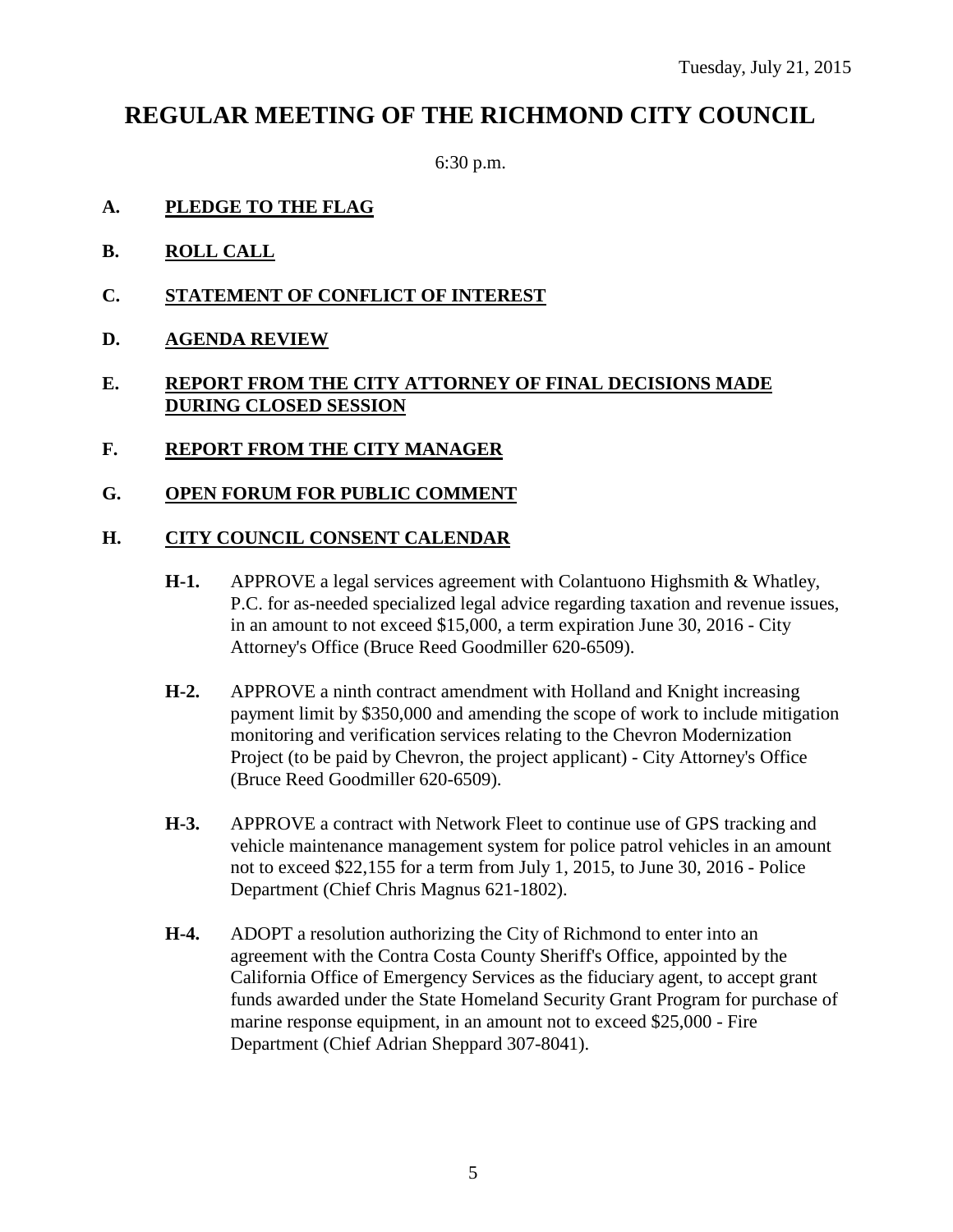- **H-5.** APPROVE a three-year service agreement with Linko® Technology, Inc. for installation and technical support of a web-hosted pretreatment management software system for the Source Control Program of the Wastewater Department in the amount of \$50,000 - City Manager's Office (Bill Lindsay 620-6512).
- **H-6.** REVIEW and APPROVE the City's Investment Report and Cash Balance Report for the month of April 2015 - Finance Department (Belinda Warner/Tracey Angelo 620-6750)
- **H-7.** ADOPT a resolution approving an amendment to the Marina Landscape and Lighting Maintenance District budget to utilize \$70,000.00 in surplus District reserve funds to complete several capital improvement projects at the Marina, as requested by the Marina Landscape and Lighting Maintenance District Advisory Committee - Public Works Department (Yader A. Bermudez 774-6300).
- **H-8.** REVIEW and APPROVE the Fiscal Year 2015-16 Debt Policy, Swap Policy, Cash Reserve Policy and Investment Policy - Finance Department (Belinda Warner/Susan Segovia 307-8022).
- **H-9.** APPROVE a three-year contract with Paramount Elevator Corporation for the service and repairs of all City-owned elevators in an amount not to exceed \$225,000 - Public Works Department (Yader A. Bermudez 774-6300).
- **H-10.** APPROVE a contract with NEMA Construction to remove and install 110 new traffic rated boxes and to rewire the Greenway lighting system between San Pablo Avenue and 2nd Street for a cost of \$235,300, plus a City-controlled contingency of \$14,700, for a total not to exceed amount of \$250,000 - Public Works Department (Yader A. Bermudez 774-6300).
- **H-11.** APPROVE a construction contract with Granite Rock Company, the lowest responsive bidder, to perform the 2015 Pavement Rehabilitation Project in an amount not to exceed \$3,812,940.50, with an additional construction contingency not to exceed 10%, or \$381,294.05 - Public Works Department (Yader Bermudez 774-6300/Tawfic Halaby 621-1612).
- **H-12.** APPROVE a contract with GRID Alternatives (GRID) in the amount of \$429,000 to provide solar installations to 130 low-income households, with a contingency amount of \$121,000, for a total contract amount not to exceed \$550,000; and AUTHORIZE the use of Chevron Environmental and Community Investment Agreement (ECIA) funds for the cost of the contract, and associated staff costs for project management, outreach and administration - City Manager's Office (Bill Lindsay 620-6512).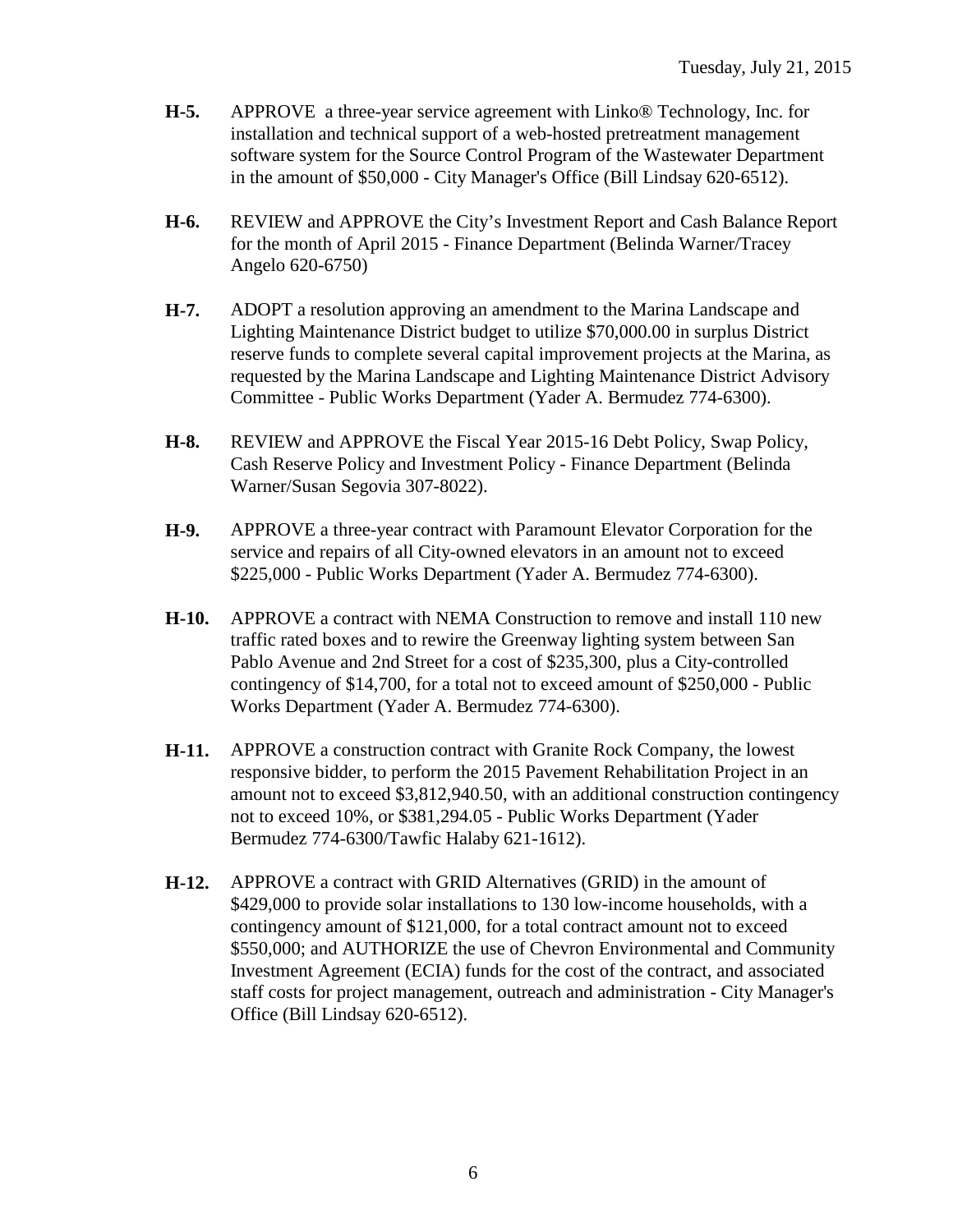- **H-13.** APPROVE a contract with the Bay Area Resource Center to expand the RichmondBUILD program to provide training courses and support for new and small Richmond-based contractors. The contract amount is not to exceed \$50,000, and the contract term is from August 1, 2015, through June 30, 2016 - Employment and Training Department (Sal Vaca 307-8023)
- **H-14.** APPROVE a contract with Dyett & Bhatia Urban & Regional Planners to complete the comprehensive Zoning Update and associated environmental document to bring the City's zoning map, development standards, and land use regulations into conformance with the General Plan 2030. The amount of the contract is not to exceed \$550,000, with funding provided by the Chevron Environmental  $&$  Community Investment Agreement, and the term is through June 30, 2017 - Planning and Building Services Department (Richard Mitchell 307-8159).
- **H-15.** ADOPT a resolution approving an additional 10% contingency in the amount of \$924,110 to the Remediation and Abatement Agreement with Pacific States Environmental Contractors, Inc. to provide additional remediation and abatement services at the Pt. Molate former United States Naval Fuel Depot IR Site 3, for a total payment amount not to exceed \$11,551,369. Funds for remediation come from the 2008 Early Transfer and Cooperative Agreement (ETCA) with the United States Navy - City Manager's Office (Bill Lindsay 620-6512).
- **H-16.** APPROVE a contract with Antea Group, not to exceed \$25,000, to configure their iEHS software for mitigation monitoring and reporting program and conditional use permit conditions compliance tracking and verification for the Chevron Modernization Project, to be paid by fees collected from Chevron - Planning and Building Services Department (Richard Mitchell 307-8159).
- **H-17.** APPROVE an interagency agreement with the County of Contra Costa, for the term from June 30, 2015, to June 30, 2017, in order to pay the City for assistance in staffing the North Richmond Mitigation Fee Committee, and for jointly administering the implementation of City/County approved Expenditure Plans totaling \$1,080,054.86 - City Manager's Office (Bill Lindsay/LaShonda White 620-6512).
- **H-18.** APPROVE the City of Richmond's response to Contra Costa County 2014-2015 Grand Jury's letter regarding the establishment of a community court system, and submittal of the response to the foreperson of the 2014-2015 Contra Costa County Civil Grand Jury - City Manager's Office (Bill Lindsay 620-6512).
- **H-19.** APPROVE a letter to State Senators to reject a permanent Internet Tax Freedom Act (ITFA) Extension in H.R. 235 and S. 431 and support Alternative Amendments to correct an overreach affecting voter-approved local telecommunication taxes - Finance Department (Belinda Warner/Antonio Banuelos 620-6741).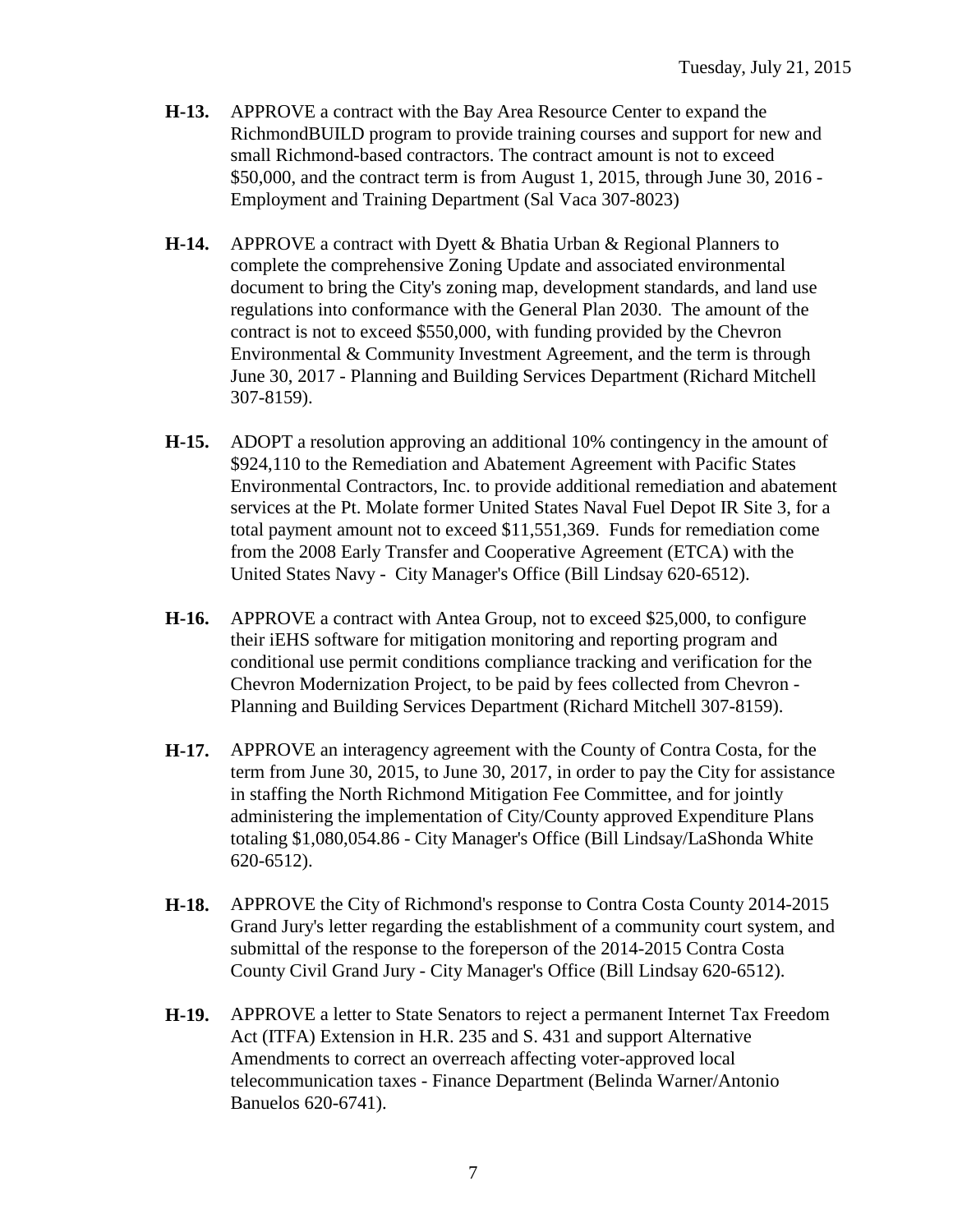- **H-20.** APPROVE the minutes of the June 23, June 30, and July 7, 2015, meetings City Clerk's Office (Pamela Christian 620-6513).
- **H-21.** ADOPT a resolution approving service contracts with CSG Consultants, Inc. and Interwest Consulting Group for as-needed services for an amount not to exceed \$750,000 per firm, over a three-year period, with an option to extend each contract for one year - Fire Department (Chief Adrian Sheppard 307-8041).
- **H-22.** APPROVE a three-month contract with Holland & Knight LLP for federal and state advocacy services, for a cost of \$36,000 and for a term through October 22, 2015, to maintain continuity in these services until a new, long-term contract is in place following successful completion of a competitive procurement process - City Manager's Office (Bill Lindsay 620-6512).
- **H-23.** ADOPT a resolution affirming the City Council's June 16, 2015, decision to deny the appeal of Chung Yeung Yiu, and affirm the Planning Commission's approval of the 289-unit Nevin Homes Residential Project located on Nevin Avenue, between 21st and 23rd Streets - Planning and Building Services Department (Richard Mitchell 307-8159).
- **H-24.** ADOPT a resolution authorizing the City Manager to negotiate and execute loan documents between the City and the RHA Housing Corporation, which will include a loan agreement, deed of trust and promissory note, to effectuate a loan utilizing the City's Successor Housing Fund, unspent Section 108 Iron Triangle loan proceeds and in-lieu funds for the RAD rehabilitation projects, in an amount not to exceed \$1,900,000 - Housing and Community Development Department (James Goins 620-6935).
- **H-25.** APPROVE recommendations to staff to examine the effectiveness of youth programming in Richmond and collaborate with the City, County, youth oriented non-profits and the West Contra Costa Unified School District to create an inventory of current programming and to explore ways to maximize programming, identify gaps and leverage funding - Councilmember Gayle McLaughlin (620-5431).
- **H-26.** ADOPT a resolution of the City Council approving the City of Richmond Policy and Procedures Manual for Grants and Community Development Block Grant (CDBG) Guidelines and the HOME Investment Partnership Program (HOME) Guidelines - Housing and Community Development Department (James Goins 620-6935).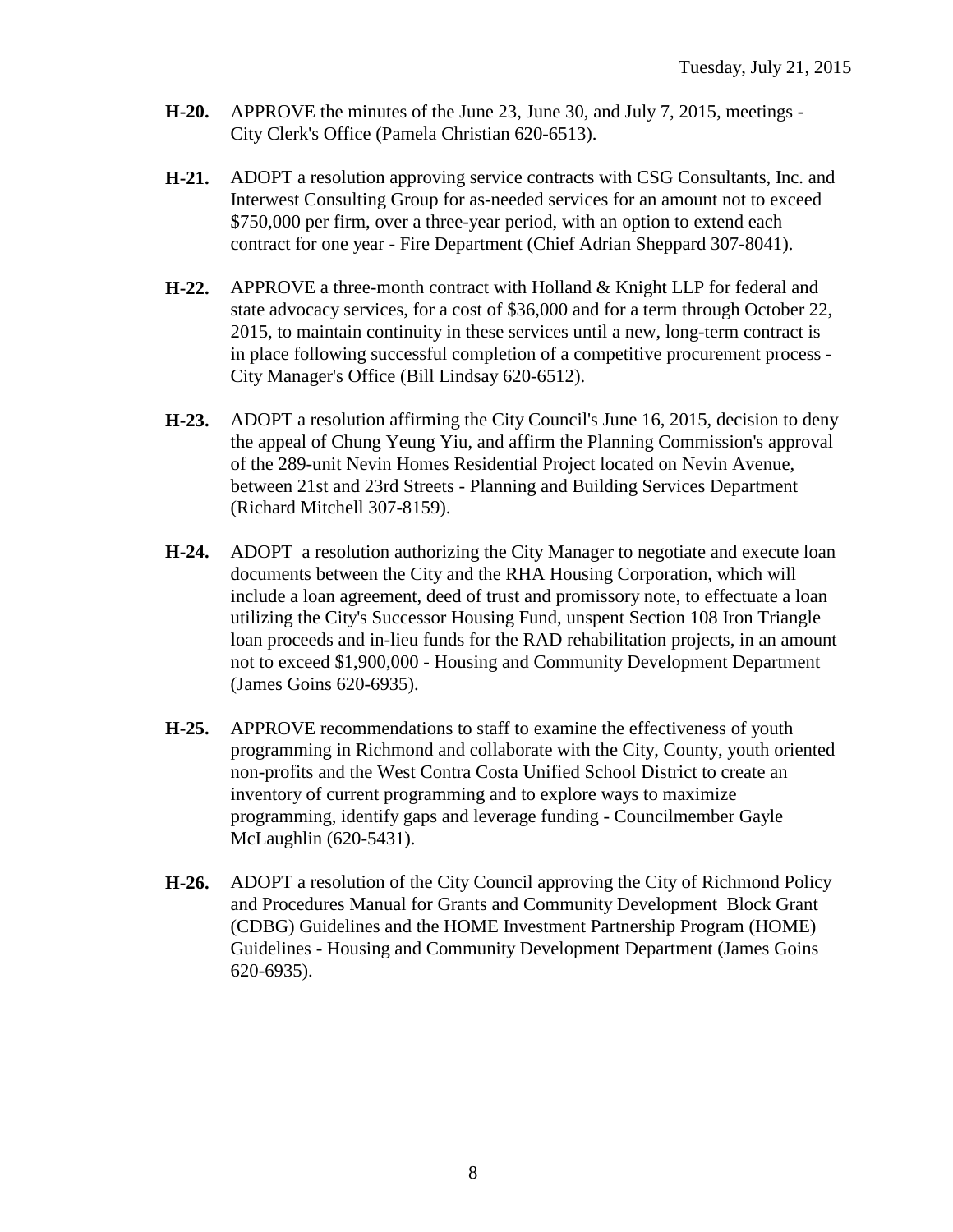- **H-27.** APPROVE the following appointments and re-appointments: Commission on Aging, Lionel Glenn Johnson, new appointment, term expiring May 19, 2017; Economic Development Commission, Michele Wells, new appointment, term expiring March 30, 2018; Point Molate Community Advisory Committee, Dorothy Gilbert, re-appointment, term expiring May 30, 2017, Paul Carman, reappointment, term expiring May 30, 2017, Jeanne Kortz, re-appointment, term expiring May 30, 2017; Richmond-Shimada Friendship Commission, Kieko Nelson, new appointment, term expiring July 21, 2018 - Mayor Tom Butt (620- 6503).
- **H-28.** ACCEPT grant award from the East Bay Community Foundation for the Office of Neighborhood Safety (ONS) in the amount of \$20,000 to provide general and emergency support services for ONS Fellowship participants - Office of Neighborhood Safety Department (Devone Boggan 620-5422).
- **H-29.** APPROVE the Amended and Restated Lease Agreement with the City of Richmond and the YWCA of Contra Costa County for the use of space for a day care program at the west wing of the Richmond Recreation Complex at 3230 Macdonald Avenue - Recreation Department (Devone Boggan 620-5422).
- **H-30.** ADOPT an ordinance (second reading) establishing certain fees for the proposed Master Fee Schedule and, after the second reading of the ordinance, ADOPT a resolution setting the dollar amount for the new fees and adjusting the dollar amount for current fees - Finance Department (Belinda Warner/Antonio Banuelos 620-6741).

#### **I. ITEMS CONTINUED FROM PREVIOUS MEETINGS**

#### **Continued Ordinances**

**I-2.** ADOPT an urgency ordinance establishing a 45-day moratorium on rent increases until the City Council has implemented a policy to stabilize rents in the City of Richmond - Councilmember Jovanka Beckles (620-6568). **This item was continued from the July 7, 2015, meeting.**

#### **Continued Council As A Whole**

**I-3.** REVIEW the effectiveness of eliminating the Public Safety/Services and the Finance, Administrative Services and Economic Development Committees - Councilmember Eduardo Martinez (620-6593). **This item was continued from the July 7, 2015, meeting.**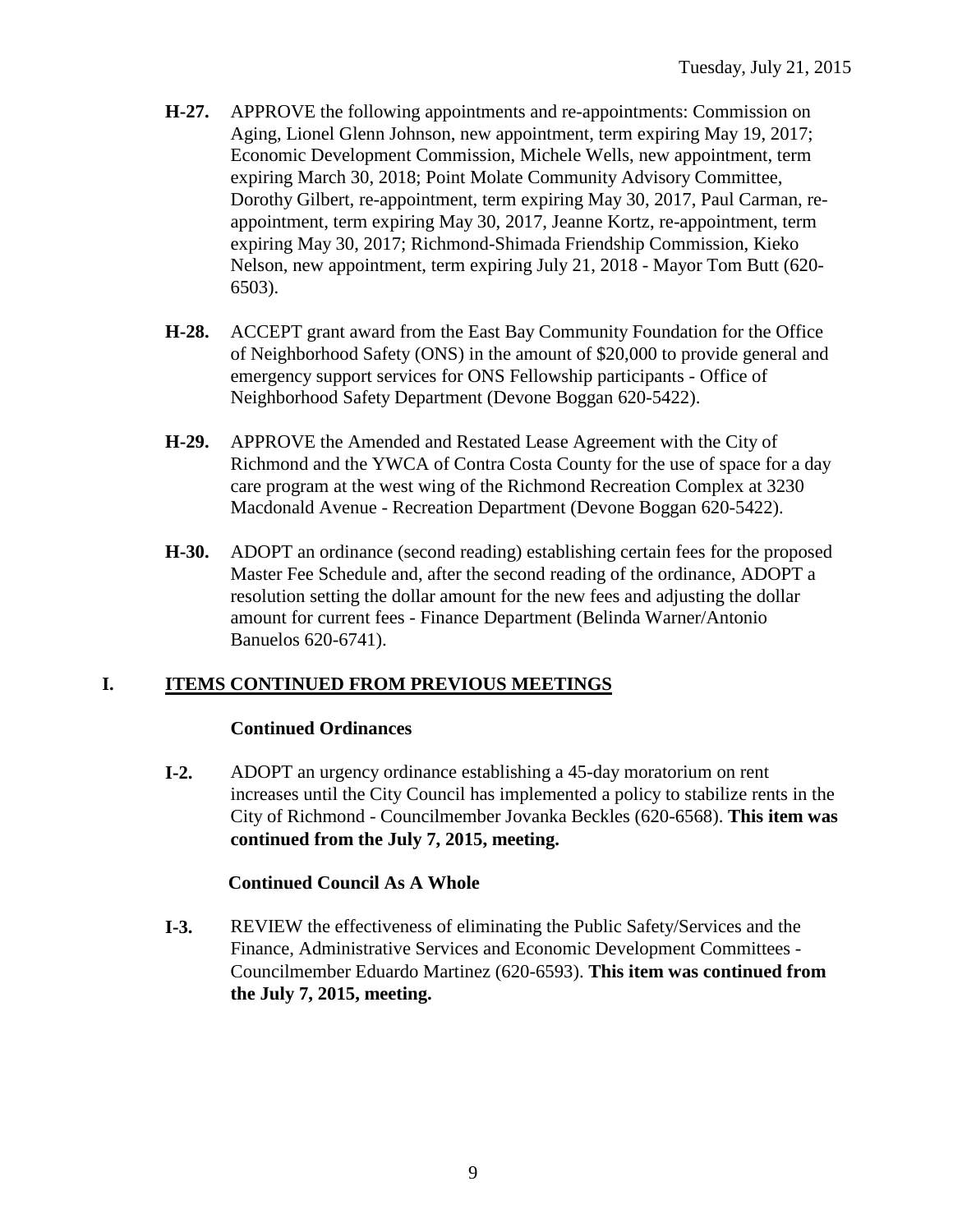**I-4.** PROVIDE direction to staff regarding the selection of a firm to provide federal and state advocacy services to assist with obtaining funding for projects and programs. Specific options include: (1) entering into a new multi-year contract with Holland  $&$  Knight; (2) entering into a six-twelve month extension of services with Holland & Knight while staff solicits new service proposals; (3) entering into a contract with one of the two other firms that submitted a proposal to provide legislative advocacy services (Federal Advocates, Inc. or FTI Consulting); or (4) entering into a contract for federal advocacy services only with one of the three firms that submitted a proposal, and solicit separate proposals for advocacy services at the State level - City Manager's Office (Bill Lindsay 620-6512). **This item was continued from the July 7, 2015, meeting.**

### **J. PUBLIC HEARINGS**

- **J-1.** ADOPT a resolution authorizing the City of Richmond to levy special assessments against certain properties having unpaid invoices related to administrative citations, nuisance abatement costs, and foreclosure ordinance fines pursuant to Richmond Municipal Code Chapters 9.22, 6.38, 9.50 and 2.63 - Police Department (Chief Chris Magnus 621-1802).
- **J-2.** RECEIVE a public hearing to hear comments regarding the proposed wastewater rate increase; and INTRODUCE an ordinance (first reading) setting wastewater user rates for fiscal years 2015-16 through 2019-20. The recommended annual rate increases are 6.8% for each of these five fiscal years - City Manager's Office (Bill Lindsay 620-6512).
- **J-3.** HOLD a public hearing and ADOPT a resolution approving a 2.53% increase to the annual assessments for the Hilltop Landscape Maintenance District for the 2015-2016 Fiscal Year, based on the annual change in the Consumer Price Index - Public Works Department (Yader A. Bermudez 774-6300).
- **J-4.** HOLD a public hearing and ADOPT a resolution approving a 3% increase to the annual assessments for the Marina Bay Landscaping and Lighting Maintenance District for the 2015-2016 Fiscal Year, based on the annual change in the Consumer Price Index - Public Works Department (Yader A. Bermudez 774- 6300).
- **J-5.** ADOPT a resolution approving funding recommendations of unspent Community Development Block Grant (CDBG) funds from Fiscal Year 2011- 2013, in the amount of \$851,401, with funding to be used for local nonprofit organizations and City programs supporting the priorities identified in the adopted Five-Year Consolidated Plan and Annual Action Plan, which include affordable housing, homeless prevention, community development, improvements to public infrastructure and accessibility - Housing and Community Development Department (James Goins 620-6935).